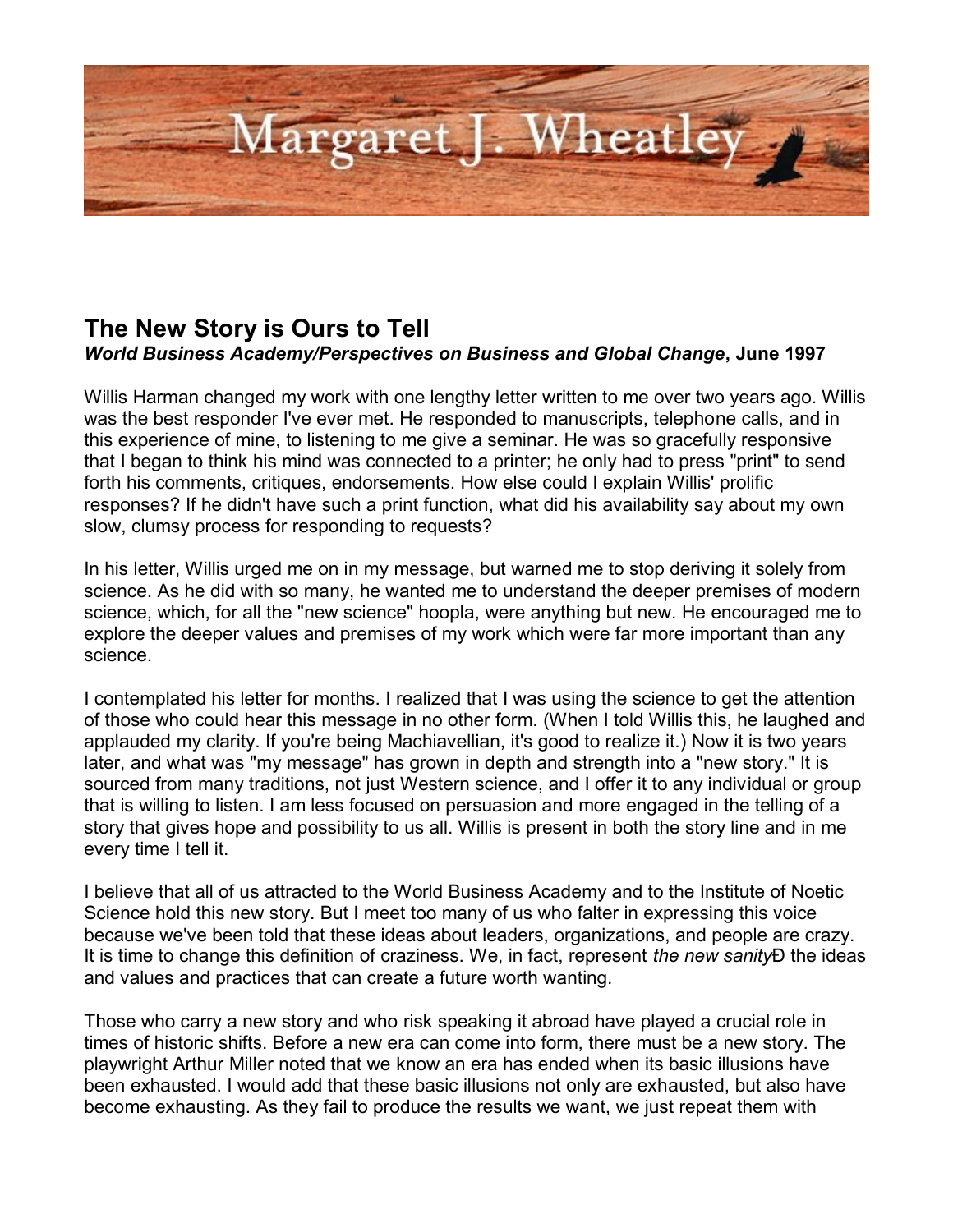greater desperation, plummeting ourselves into cynicism and despair as we lock into these cycles of failure.

I was introduced to the critical nature of the teller-of-new-stories role in reading the work of physicist and author Brian Swimme. Brian, partnering with Thomas Berry, has spent the past several years developing a new story of the universe, based on their belief that creating a new cosmic story is the most important work of our times because it will usher in a new era of human and planetary health. (see *The Universe Story*, with Thomas Berry, HarperSanFrancisco, 1992)

Lest you believe that cosmic stories can only be told by physicists or theologians, their idea of a cosmic story is one that answers such questions as: What's going on? Where did everything come from? Why are you doing what you do?

I believe that you and I have an important theme to contribute to this new cosmic story. Each of us holds a story that is quite different from the dominant one of our times. I would like to contrast in some detail the new and the old stories. My hope is that in seeing the great polarities between these two, you will feel even more strongly called to give voice to the new.

For at least three hundred years, Western culture has been developing the old story. I would characterize it as a story of dominion and control, and all-encompassing materialism. This story began with a dream that it was within humankind's province to understand the workings of the universe, and to gain complete mastery over physical matter. This dream embraced the image of the universe as a grand, clockwork machine. As with any machine, we would understand it by minute dissection, we would engineer it to do what we saw fit, and we would fix it through our engineering brilliance. This hypnotic image of powers beyond previous human imagination gradually was applied to everything we looked at: our bodies were seen as the ultimate machines; our organizations had all the parts and specifications to assure well-oiled performance; and in science, where it had all begun, many scientists confused metaphor with reality and believed life *was* a machine.

This dream still has immense hypnotic power over us. For every problem, we quickly leap to technical solutions, even if technology is the cause of the initial problem. Science will still save us, no matter the earthly mess we've created. In our bodies, we long to believe the promises of genetic engineering. Our greatest ills, perhaps even death, will vanish once we identify the troubling gene. We need only invest more in technology to yield unsurpassed benefits in health and longevity, and all because we are such smart engineers of the human body.

In most of our endeavors--in science, health, organizational management, self-help--the focus is on creating better functioning machines We replace the faulty part, reengineer the organization, install a new behavior or attitude, create a better fit, recharge our batteries. The language and thinking is all machines. And we give this image such hegemony over our lives because it seems our only hope for combating life's cyclical nature, our one hope of escape from life's incessant demands for creation and destruction.

When we created this story of complete dominion over matter, we also brought in control's unwelcome partner, fear. Once we are intent on controlling something, we can only interpret it's resistance to our control as fearsome. Since nothing is as controllable as we hope, we soon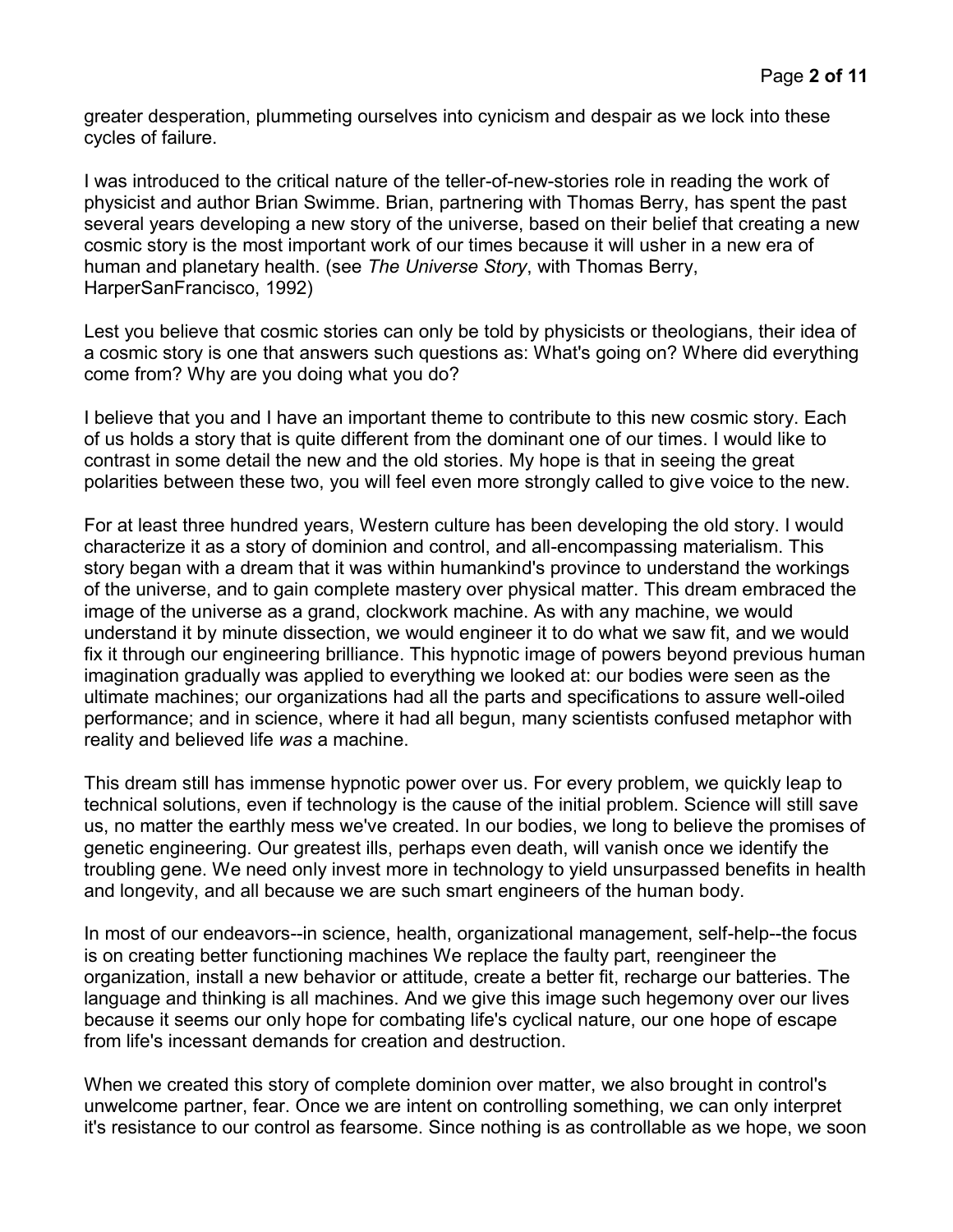become entangled in a cycle of exerting control, failing to control, exerting harsher control, failing again. The fear that arises from this cycle is notable in many of us. It is especially notable in our leaders. Things aren't working as they had hoped, but none of us knows of any other way to proceed. The world becomes scarier and scarier as we realize the depths of our ignorance and confront our true powerlessness. It is from this place, from an acknowledgment of our ignorance and lack of power, that the call goes out for a new story.

But the old story has some further dimensions worth noticing. This story has had a particularly pernicious effect on how we think about one another, and how we approach the task of organizing any human endeavor.

When we conceived of ourselves as machines, we gave up most of what is essential to being human. We created ourselves devoid of spirit, will, passion, compassion, even intelligence. Machines have none of these characteristics innately, and none of them can be built into its specifications. The imagery is so foreign to what we know and feel to be true about ourselves that it seems strange that we ever adopted this as an accurate description of being human. But we did, and we do. A colleague of mine, as he was about to work with a group of oil company engineers, was warned that they had "heads of cement." He cheerfully remarked that it didn't matter, because they all had hearts, didn't they? "Well," they replied, "we call it a pump."

The engineering image we carry of ourselves has led to organizational lives where we believe we can ignore the deep realities of human existence. We can ignore that people carry spiritual questions and quests into their work; we can ignore that people need love and acknowledgment; we can pretend that emotions are not part of our worklives; we can pretend we don't have families, or health crises, or deep worries. In essence, we take the complexity of human life and organize it away. It is not part of the story we want to believe. We want a story of simple dimensions: people can be viewed as machines and controlled to perform with the same efficiency and predictability.

It is important to recognize that in our experience, people *never* behave like machines. When given directions, we insist on putting our unique spin on them. When told to follow orders, we resist in obvious or subtle ways. When told to accept someone else's solution, or to institute a program created elsewhere, we deny that it has sufficient value.

As leaders, when we meet with such non-mechanical responses, we've had two different options. We could criticize our own leadership, or we could blame our followers. If we the leader were the problem, perhaps we it was due to poor communication skills; perhaps we weren't visionary enough; maybe we'd chosen the wrong sales technique. If "our people" were the problem, it was because they lacked motivation, or a clear sense of responsibility, or it could be that this time we'd just been cursed with an obstinate and rebellious group. With so much blame looking for targets, we haven't taken time to stop and question our basic beliefs about each other. Are expectations of machine-like obedience and regularity even appropriate when working together?

Trying to be an effective leader in this machine story is especially exhausting. He or she (but in this story it's primarily he) is leading a group of lifeless, empty automatons who are just waiting to be filled with vision and direction and intelligence. The leader is responsible for providing everything: the organizational mission and values, the organizational structure, the plans, the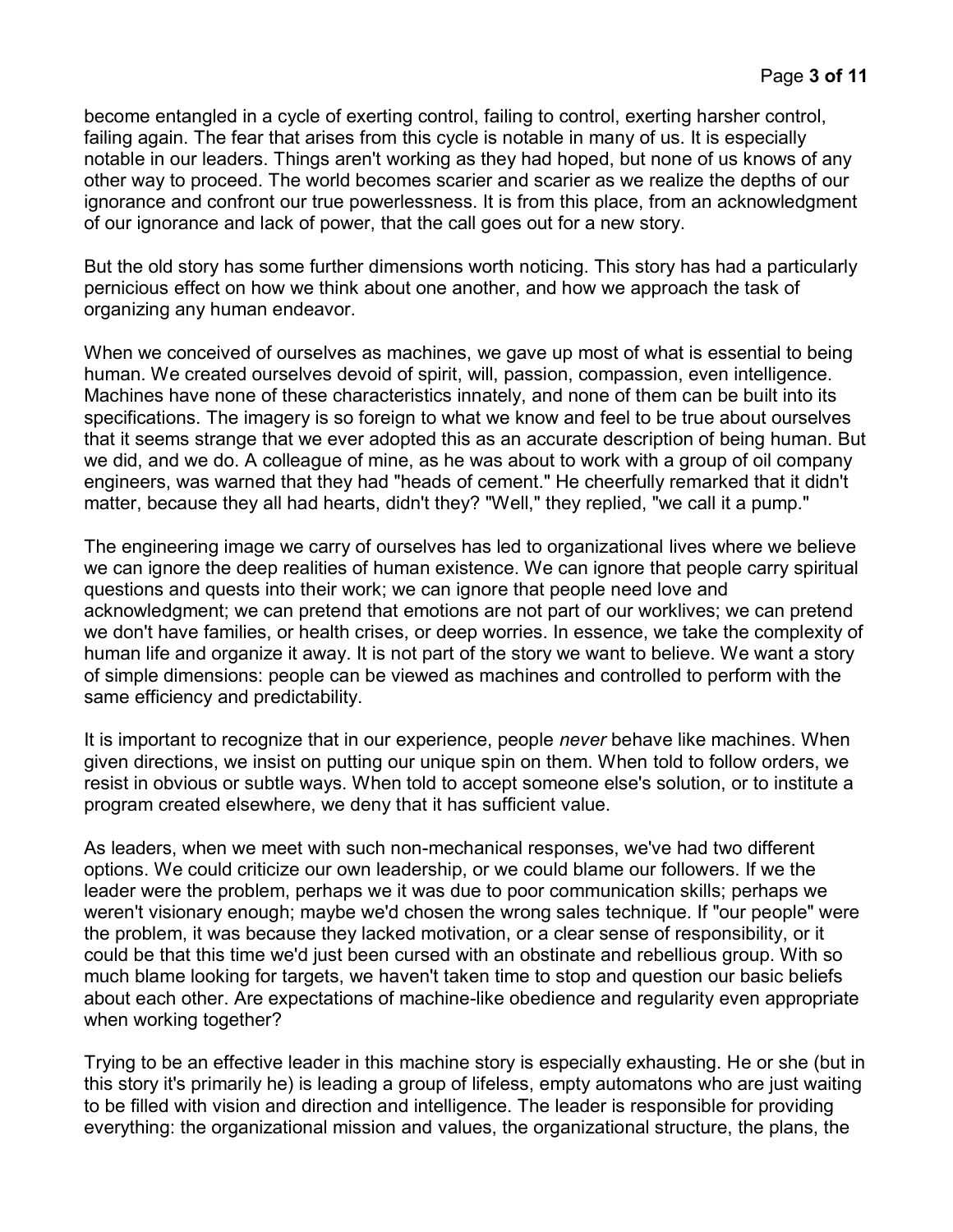supervision. The leader must also figure out, through clever use of incentives or coercives, how to pump energy into this lifeless mass. Once the pump is primed, he must then rush hither and yon to make sure that everyone is clanking along in the same direction, at the established speed, with no diversions. It is the role of the leader to provide the organizing energy for a system that is believed to have no internal capacities for self-creation, self-organization, or self-correction.

As I reflect on the awful demands placed on leaders by the old story, I wonder how anyone could survive in that job. Yet the mechanistic story has created roles for all of us that are equally deadly. It has led us to believe that we, with our unpredictable behaviors, our passions, our independence, our creativity, our consciousnessÐ that we are the problem rather than the blessing. While the rest of nature follows obediently in the great mechanistic parade of progress, we humans show up as rebellious and untrustworthy. Our problematic natures are the very reason we need to create organizations as we do. How else could we structure such recalcitrance into vehicles of efficient production?

In this story, such key human traits as uniqueness, free will, and creativity pose enormous problems. Machines are built to do repetitive functions that require no thought and minimal adjustment. Conformity and compliance are part of the expectations of this story. Creativity is unwanted, because it is always surprising and therefore uncontrollable. If we tolerate creative expressions, we find ourselves with unmanageable levels of diversity. A machine world is willing to sacrifice exploration for prediction. Guaranteed levels of performance are preferable to surprising breakthroughs. In our machine-organizations, we try to extinguish individuality in order to reach our goal of certainty. We trade uniqueness for control, and barter our humanness for petty performance measures.

It is one of the great ironies of our age that we created organizations to constrain our problematic human natures, and now the only thing that can save these organizations is a full appreciation of the expansive capacities of us humans.

So it is time for the new story. Our old one, with its alienating myths, is eating away at us from the inside, rotting from its core. Fewer of us can tell it with any conviction. Many more of us are beginning to understand that our experience and our beliefs tell a story that celebrates life rather than denying it. We can see these in the pronounced increase in conversations and writings about destiny, purpose, soul, spirit, love, legacy, courage, integrity, meaning. The new story is being born in these conversations. We are learning to give voice to a different and fuller sense of who we really are.

I would like to characterize the new story as a tale of life. Setting aside our machine glasses, we observe a world that exhibits life's ebullient creativity and life's great need for other life. We observe a world where creative self-expression and embracing systems of relationships are the organizing energies, where there is no such thing as an independent individual, and no need for a leader to take on as much responsibility for us as we've demanded in the past.

As I develop some of the major themes of this new story of life, I will be drawing first on the work of modern science. However, science is only adding its voice to a story that in fact is very ancient. We find this story in primal wisdom traditions, in toady's indigenous tribes, in most spiritual thought, and in poets old and new. It is a story that has never been forgotten by any of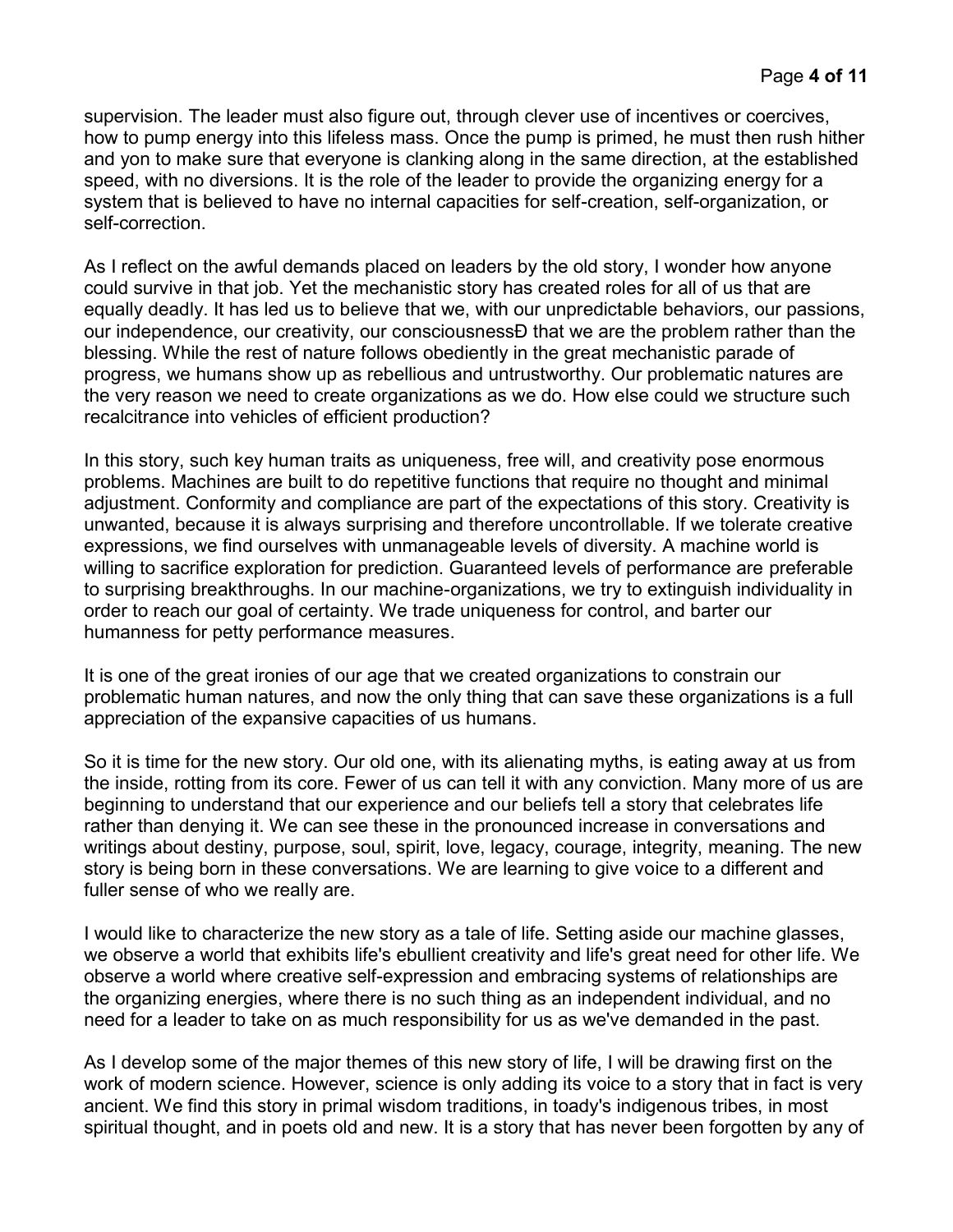us, and that has been held for us continually by many peoples and cultures. Yet for those of us emerging from our exhaustion with the old mechanistic tale, it feels new. And it certainly opens us to new discoveries about who we are as people, as organizations, and as leaders.

For me, one of the most wonderful contrasts of the old and new stories came from thinking about a passage I read in Kevin Kelly's book, *Out of Control* (Addison-Wesley, 1994). As he reached for language to describe life, he moved into sheer exuberance. (I always pay attention when a scientist uses poetry or exuberant languageÑI know that something has touched him or her at a level of awareness that I don't want to ignore.) Kelly was trying to describe the ceaseless creativity that characterizes life. He said that life gives to itself this great freedom, the freedom to become. Then he asked, "Becoming what?" and went on to answer:

"Becoming becoming. Life is on its way to further complications, further deepness and mystery, further processes of becoming and change. Life is circles of becoming, an autocatalytic set, inflaming itself with its own sparks, breeding upon itself more life and more wildness and more 'becomingness.' Life has no conditions, no moments that are not instantly becoming something more than life itself."

Kelly's passionate descriptions of processes that inflame, breed more life and wildness, create more deepness and mystery, stand in stark contrast to the expectations we have held for one another. I like to contemplate Kelly's description of life with the lives we describe when we design an organizational chart. The contrast between the two is both funny and sobering. Could we even begin to tolerate such levels of passion and creativity in our organizations? But can we survive without them?

In the 1960's, the great American poet A.R. Ammons told the same story in different and precise language (*Tape for the Turn of the Year,* W. W. Norton and Company, Inc. 1965) :

Don't establish the boundaries first the squares, triangles, boxes of preconceived possibility, and then pour life into them, trimming off left-over edges, ending potential: let centers proliferate from self-justifying motions!

In both recent science and poetry we are remembering a story about life that has creativity and connectedness as its essential themes. As we use this new story to look into our organizational lives, it offers us images of organizations and leaders that are both startling and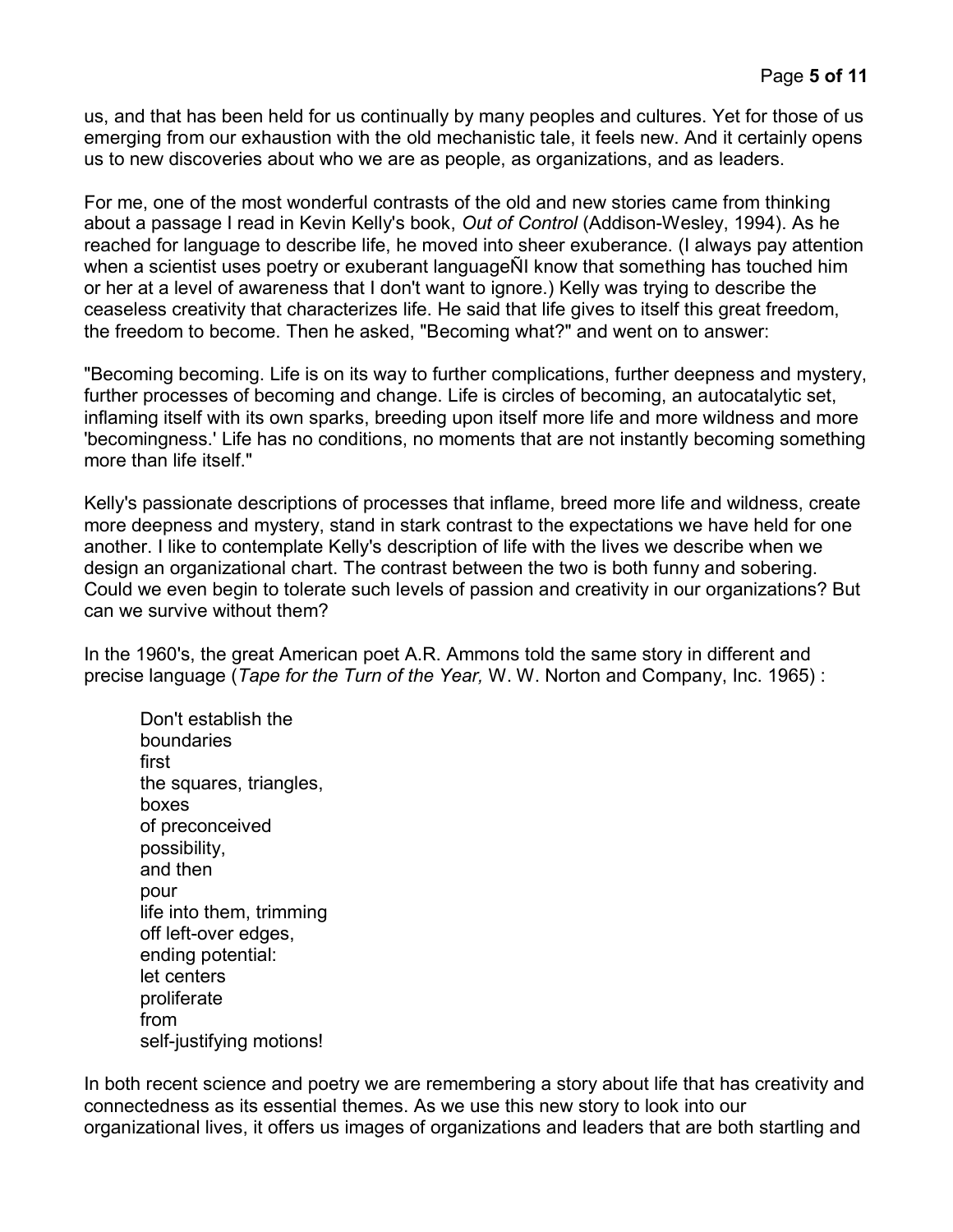enticing. It offers us ways of being together where our diversity--our uniqueness--is essential and revered. It offers us an arena big enough to embrace the full expression of our infinitely creative human natures. And for the first time in a long time, it offers us the recognition that we humans are, in the words of physicist Ilya Prigogine, "the most striking realization of the laws of nature." We can use ourselves and what we know about ourselves to understand the universe. By observing with new eyes the processes of creation in us, we can understand the forces that create galaxies, move continents, and give birth to stars. No longer intent on describing ourselves as the machines we thought the universe to be, we are encouraged now to describe the universe through the life we know we are.

As we look at life through the lens of human nature and human desire, we are presented with some wonderful realizations. Our own desire for autonomy and creativity is reflected in all life. Life appears as boundlessly creative, searching for new possibilities and new capacities wherever it can. Observing the diversity of life forms has become a humbling experience for many biologists. At this point, no one knows how many different species there are, or where the next forms of life will appear, except that now we even expect them to appear elsewhere in our solar system.

Life is born from this unquenchable need to be. One of the most interesting definitions of life in modern biology is that something is considered alive if it has the capacity to create itself. The term for this is *autopoiesis*Ñself-creation--from the same root as poetry. At the very heart of our ideas about life is this definition, that life begins from the desire to create something original, to bring a new being into form.

As I have read about and observed more consciously the incredible diversity of life, I have felt witness to a level of creativity that has little to do with the survival struggles that we thought explained everything. Newness appears not for simple utilitarian purposes, but just because it is possible to be inventive. Life gives to itself the freedom to become, as Kevin Kelly noted, because life is about discovering new possibilities, new forms of expression. Two Chilean biologists, Francisco Varela and Humberto Maturana, observe that life responds not to "survival of the fittest," but to the greater space of experimentation of "survival of the fit." Many designs, many adaptations are possible, and organisms enjoy far more freedom to experiment than we humans, with our insane demand to "Get it right the first time."

The freedom to experiment, to tinker oneself into a form of being that can live and reproduce, leads to diversity that has no bounds. In my own telling of a new cosmic story, I believe that the great forces of creation are focused on exploring newness, that newness is a primary value embraced by all life, a primary force that encourages life into new discoveries. The need and ability to create one's self is a force we see quite clearly in human experience, but which we have greatly misunderstood in our organizations.

The second great force I would like to add to this new story is that life needs to link with other life, to form systems of relationships where all individuals are better supported by the system they have created. It is impossible to look into the natural world and find a separated individual. As an African proverb states: "Alone, I have seen many marvelous things, none of which were true." Biologist Lynn Margulis expresses a similar realization when she comments that independence is a political concept, it is not a biological concept. Everywhere life displays itself as complex, tangled, messy webs of relationships. From these relationships, life creates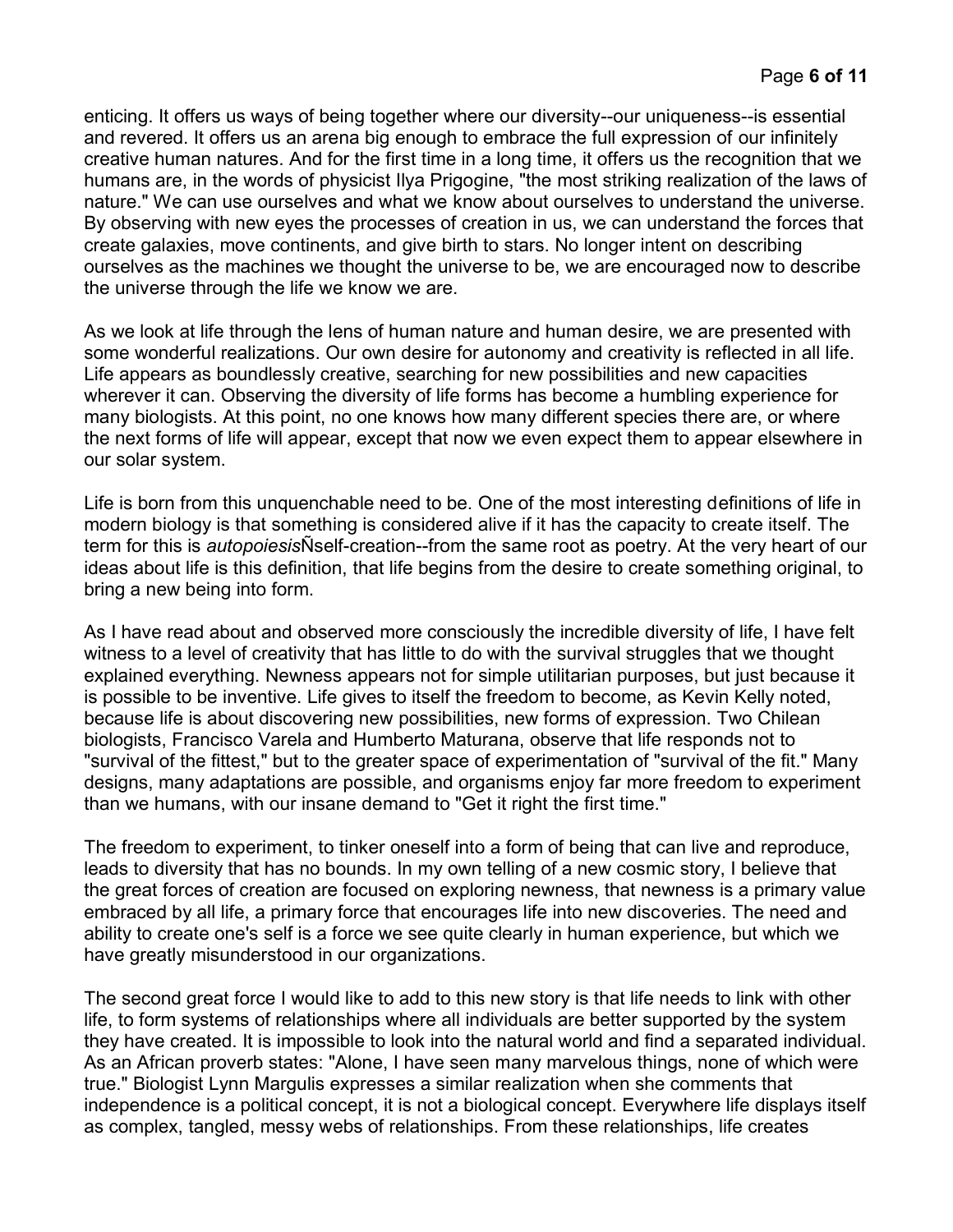systems that offer greater stability and support than life lived alone. Organisms shape themselves in response to their neighbors and their environments. All respond to one another, co-evolving and co-creating the complex systems of organization that we see in nature. Life is systems-seeking. It seeks organization. Organization is a naturally occurring phenomenon. Self-organization is a powerful force that creates the systems we observe, and testifies to a world that knows how to organize from the inside out.

Self-organizing systems have the capacity to create for themselves the aspects of organization that we thought we, as leaders, had to provide. Self-organizing systems create structures and pathways, networks of communication, values and meaning, behaviors and norms. In essence, they do for themselves most of what we believed we had to do for them. Rather than thinking of organization as an imposed structure, plan, design, or role, it is clear that in life, organization arises from the interactions and needs of individuals who have decided to come together. We see the results of these relationships in the forms that arise; but it is important, especially because we are so easily seduced by material forms, to look past these manifestations to the desires for relationship that gave birth to the forms.

It is easy to observe the clash of the old and new stories in many places, but one arena where it is painfully visible is in organizations that were created to fulfill some special purpose, some important call. People came together in response to the call; they joined because they knew that more was possible by organizing together than by staying alone. Their dream of contribution required an organization to move it forward. These human desires Ð to find meaning in one's life, to bring more good into the world, to seek out others Ð are part of the new story.

But the clash with old beliefs and images occurs as soon as we embark on the task of creating an organization. We move back to machine ideas about structures, roles, designs, leaders. We create organizations from the outside, imposing these limiting designs on the rich desires of those who have come together. Over time, the organization that was created in response to some deep call becomes a rigid structure that impedes fulfilling that call. People come to resent the organization they created, because now it is a major impediment to their creativity, to their faith, to their purposeful dreams.

The new story holds out different images of organizationD it teaches us that we, when we join together, are capable of giving birth to the form of the organization, to the plans, to the values, to the vision. All of life is self-organizing and so are we. But the new story also details a process for organizing that stands in shocking contrast to the images of well-planned, wellorchestrated, well-supervised organizing. I can summarize the organizing processes of life quite simply: Life seeks organization, but it uses messes to get there. Organization is a process, not a structure. Simultaneously, and in ways difficult to chart, the process of organizing involves creating relationships around a shared sense of purpose, exchanging and creating information, learning constantly, paying attention to the results of our efforts, coadapting, co-evolving, developing wisdom as we learn, staying clear about our purpose, being alert to changes from all directions. Living systems give form to their organization, and evolve those forms into new ones, because of exquisite capacities to create meaning together, to communicate, and to notice what's going on in the moment. These are the capacities that give any organization its true liveliness, that support self-organization.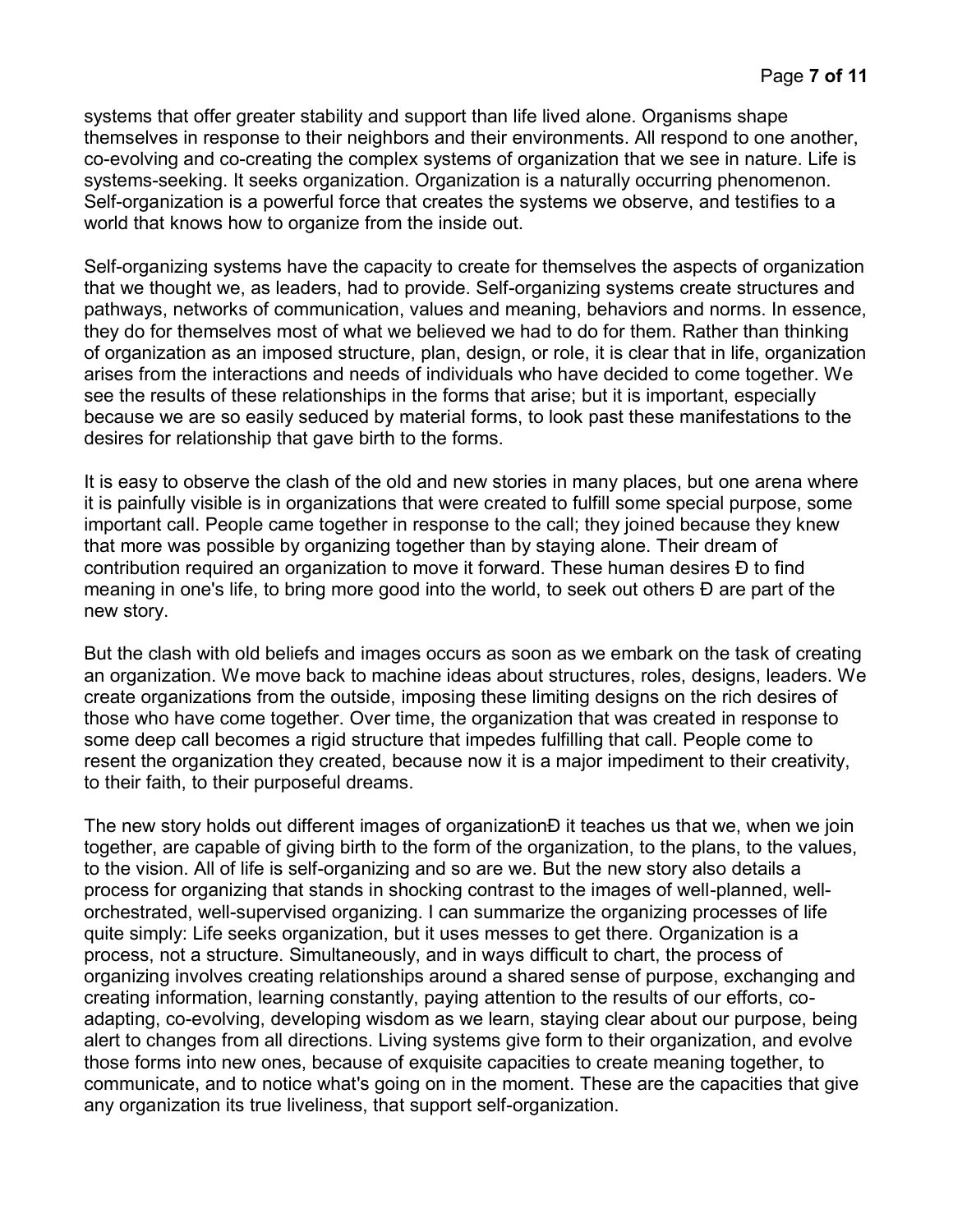In the new story, we enter a world where life gives birth to itself in response to powerful forces, the imperative to create one's self as an exploration of newness, and the need to reach out for relationships with others to create systems. I could similarly describe these as the forces of creativity and freedom, and the need to join with others for purposes that enrich both the individual and the system. These forces do not disappear from life, whatever approach we take to leadership, organizing, or relating. Even if we deny them, we never extinguish them. They are always active, even in the most repressive human organizations. Life can never stop asserting its need to create itself, and life never stops searching for connections.

We fail to acknowledge these unstoppable forces of life whenever we, as leaders, try to direct and control those in our organization. Life always pushes back against our demands. But instead of learning about life, we tend to see their "difficult" behaviors as justification for a more controlling style of leadership. I believe that many of the failures and discontents in today's organizations can be understood as the result of this denial of life's forces, and the pushing back of life against a story that excludes them.

As an example of these competing forces, think about how many times you have engaged in conversations about "resistance to change." I have participated in far too many of these, and in the old days, when I still thought that it was me who was "managing" change, my colleagues and I always were thoughtful enough to plan a campaign to overcome this resistance. Contrast this view of human resistance to change with Kelly's images of life as "further processes of becoming and change . . . circles of becoming, inflaming itself with its own sparks, breeding upon itself more life and more wildness." Who's telling the right story? Do we, as a species, dig in our heels while the rest of life is engaged in this awesome dance of creation? Are we the only problem, whereas the rest of life participates in something wild and wonderful?

The old story asserts that resistance to change is a fact of life. Locked into a world image that sought stability and control, change has always been undesired and difficult. But the new story explains resistance not as a fact of life, but as evidence of an act against life. Life is in motion, constantly creating, exploring, discovering. Newness is its desire. Nothing alive, including us, resists these great creative motions. But all of life resists control. All of life pushes back against any process that inhibits its freedom to create itself.

In organizations of the old story, plans and designs are constantly being imposed. People are told what to do all the time. As a final insult, we go outside the organization to look for answers, returning with benchmarks that we offer up as great gifts. Yet those in the organization can only see these packaged solutions as insults. Their creativity has been dismissed, their opportunity to discover something new for the organization has been denied. When we deny life's need to create, life pushes back. We label it resistance and invent strategies to overcome it. But we would do far better if we changed the story and learned how to invoke the resident creativity of those in our organization. We need to work with these insistent creative forces or they will be provoked to work against us.

And most organizations deny the systems-seeking, self-organizing forces that are always present, the forces that, in fact, are responsible for uncharted levels of contribution and innovation. These fail to get reported because they occur outside "the boxes of preconceived possibility." There is no better indicator of the daily but unrecognized contributions made by people than when a municipal union decides to "work to rule." These unions are prohibited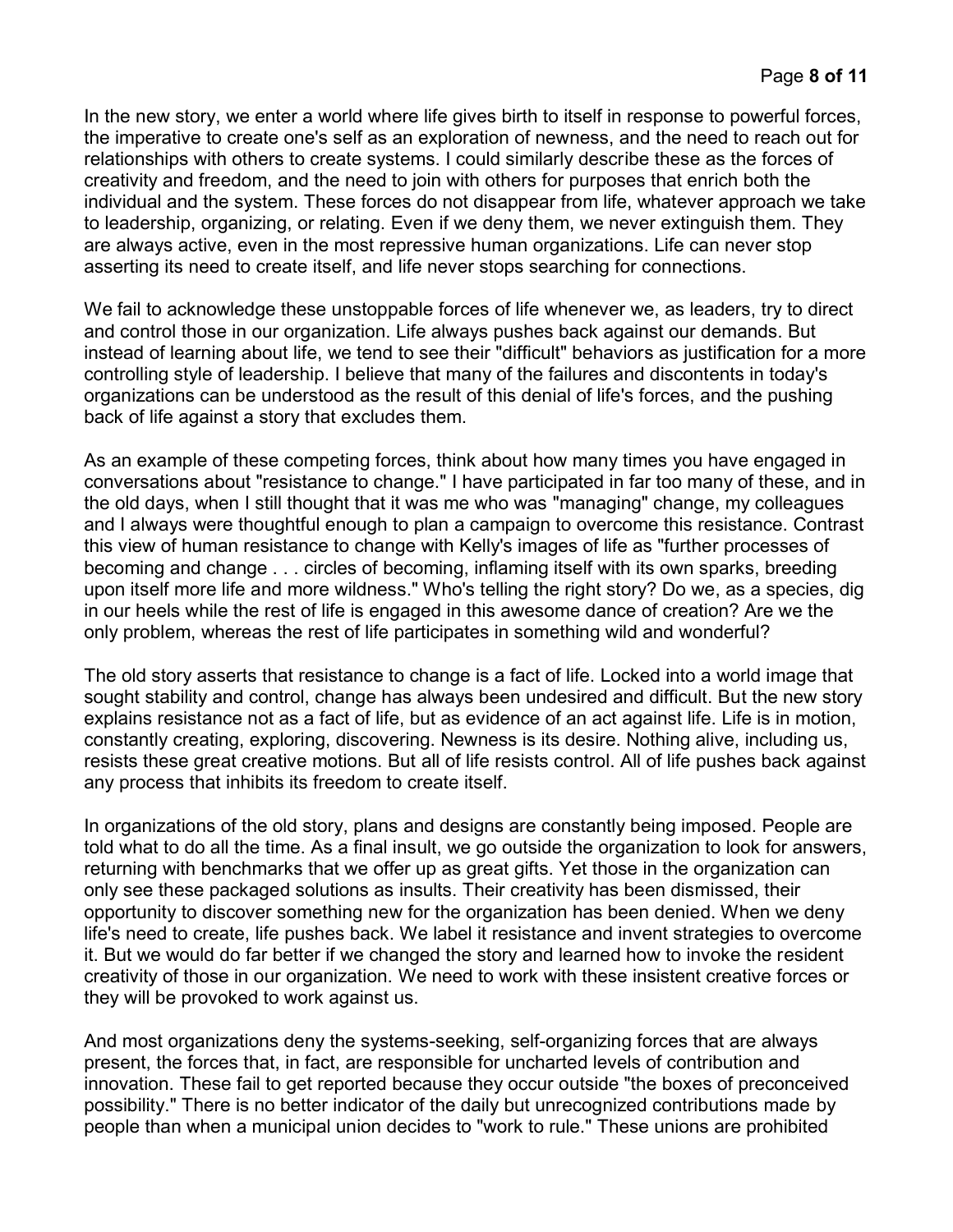from going on strike. But they have developed an effective form of protest against problematic working conditions. They work *only* according to the rule book. They *only* follow policies and job descriptions. Even though the rule books and policy manuals were designed to create productive employees, as soon as they take them literally, cities cease running, effective civil functioning stops. What they demonstrate so forcefully is that no organization can function on the *planned* contributions of its members. Every organization relies intensely on its members going beyond the rules and roles. The organization relies on its members to figure out what needs to be done, to solve unexpected problems, to contribute in a crisis situation. But although organizations depend on this self-organizing activity, leaders seldom acknowledge this experience and use it to question beliefs about structure, leadership, or human motivation.

We also deny these system-seeking forces when we narrow people to self-serving work, when we pit colleagues against one another to improve performance, when we believe people are most strongly motivated by promises of personal gain. If we deny people's great need for relationships, for systems of support, for work that connects to a larger purpose, they push back. They may respond first by embracing competition, but then lose interest in the incentives. Performance falls back to pre-contest levels. In organizations driven by greed, people push back by distrusting and despising their leaders. In organizations that try to substitute monetary rewards for a true purpose, people respond with apathy and disaffection.

It is possible to look at the negative and troubling behaviors in organizations today as the clash between the forces of life and the forces of domination, between the new story and the old. Once we realize that we cannot ever extinguish these creative forces, that it is impossible to deny the life that lives in our organizations, we can begin to search for new ways of being together.

In many different places, the new story is emerging. It is, in its essence, a story about the human spirit. This realization is surfacing in many different disciplines and people. For those who have focused on organizations, I find it delightful to note that two great management thinkers, Edward Deming, the great voice for quality in organizations, and Robert Greenleaf, the prophet of servant leadership, both focused on the human spirit in their final writings. Deming concluded his long years of work by stating simply that quality was about the human spirit. As we grew to understand that spirit, we would create organizations of quality. Greenleaf understood that we stood as servants to the human spirit, that it was our responsibility to nurture that spirit. Following different paths, they arrived at the same centering place. We can create the lives and organizations we desire only by understanding the enlivening spirit in us that always is seeking to express itself.

Leaders who live in the new story help us understand ourselves differently by the way they lead. They trust our humanness; they welcome the surprises we bring to them; they are curious about our differences; they delight in our inventiveness; they nurture us; they connect us. They trust that we can create wisely and well, that we seek the best interests of our organization and our community, that we want to bring more good into the world.

We who hold this story feel both its beauty and its promise. What might we create if we lived our lives closer to the human spirit? What might our organizations accomplish if they trusted and called on that spirit? I want us to be telling this story in healthcare organizations, on campuses, in schools, in religious denominations, in corporations. I want us to stop being quiet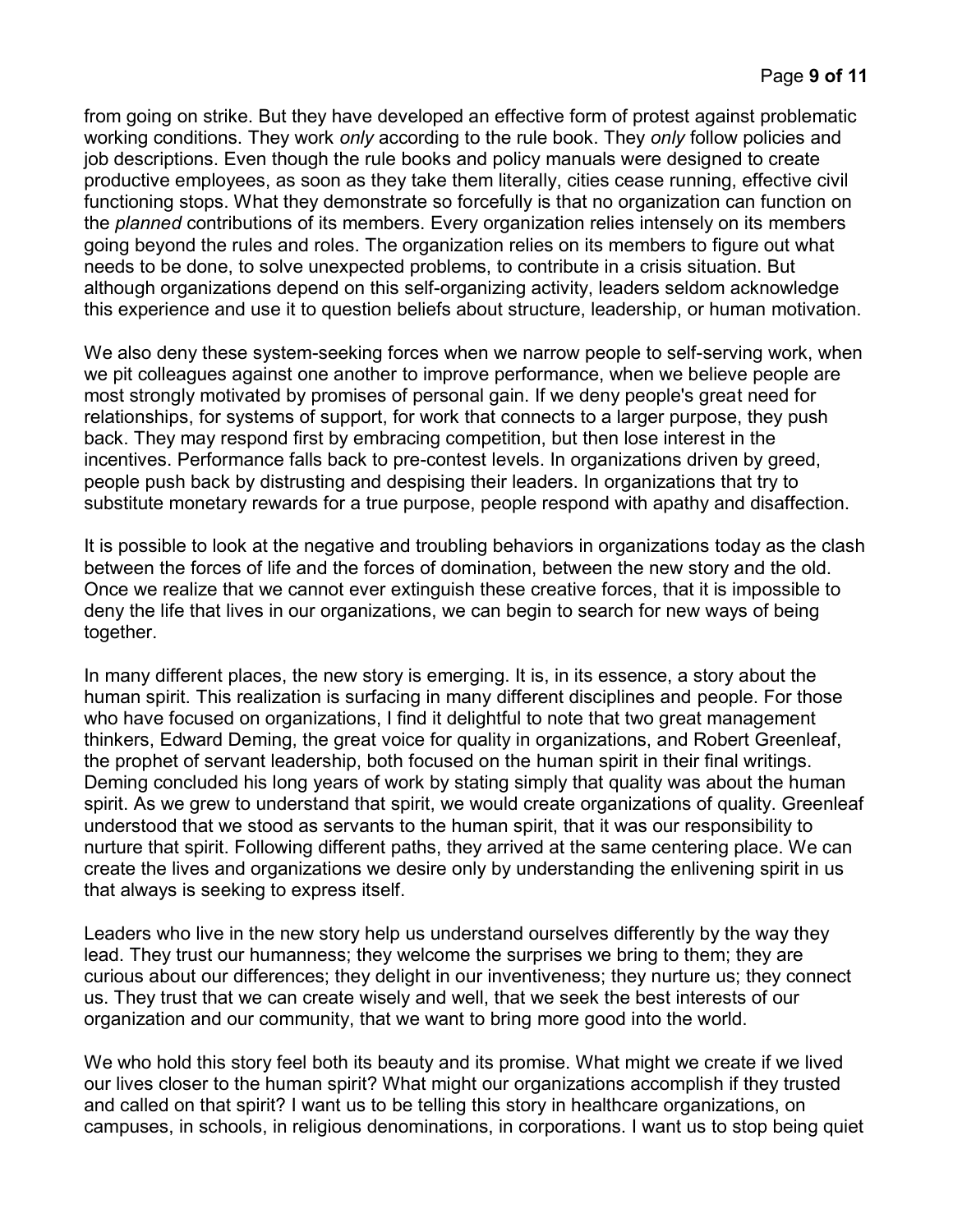in the presence of business people who sit on our boards and in our executive offices. As they offer *their* story as the standard, I want our voices to emerge with what *we* know to be true. I want traditional business/economic logic to stop being the only story; I want business/economic imperatives to stop moving us away from the deeper realities we know. Even in the for-profit sector where it still dominates, the old story has not created organizations that are sustainable over time or welcoming of the human spirit. Why would we continue to let such thinking move unchallenged into other types of organization?

I would like to end by returning to the historic importance of the teller of new stories. When it is time for a new story to emerge, holding onto the past only intensifies our dilemma. We experience our ineffectiveness daily, and if we fail to find anything new, we descend more deeply into a profound sense of lost.

What we ask of the tellers of the new story is their voice and their courage. We do not need them to create a massive training program, a global-wide approach, a dramatic style. We only need them to speak to us when we are with them. We need them to break their silence and share their ideas of the world as they have come to know it.

If you carry this story within you, it is time to tell it, wherever you are, to whomever you meet. Brian Swimme compares our role to that of the early Christians. They had nothing but ". . . a profound revelatory experience. They did nothingÑnothing but wander about telling a new story." As with these early believers, Brian encourages us to become wanderers, telling our new story. Through our simple wanderings, we will "ignite the transformation of humanity."

And he leaves us with a promise (from *Evolution Extended*, Connie Barlow Ed., MIT Press, 1994, p 297):

"What will happen when the storytellers emerge? What will happen when 'the primal mind' sings of our common origin, our stupendous journey, our immense good fortune? We will become Earthlings. We will have evoked out of the depths of the human psyche those qualities enabling our transformation from disease to health. They will sing our epic of being, and stirring up from our roots will be a vast awe, an enduring gratitude, the astonishment of communion experiences, and the realization of cosmic adventure."

What a wonderful promise. I invite you into the telling.



ABOUT MARGARET (MEG) WHEATLEY, Ed.D.

Margaret Wheatley writes, speaks, and teaches how we can accomplish our work, sustain our relationships, and willingly step forward to serve in this troubled time. She is co-founder and President emerita of The Berkana